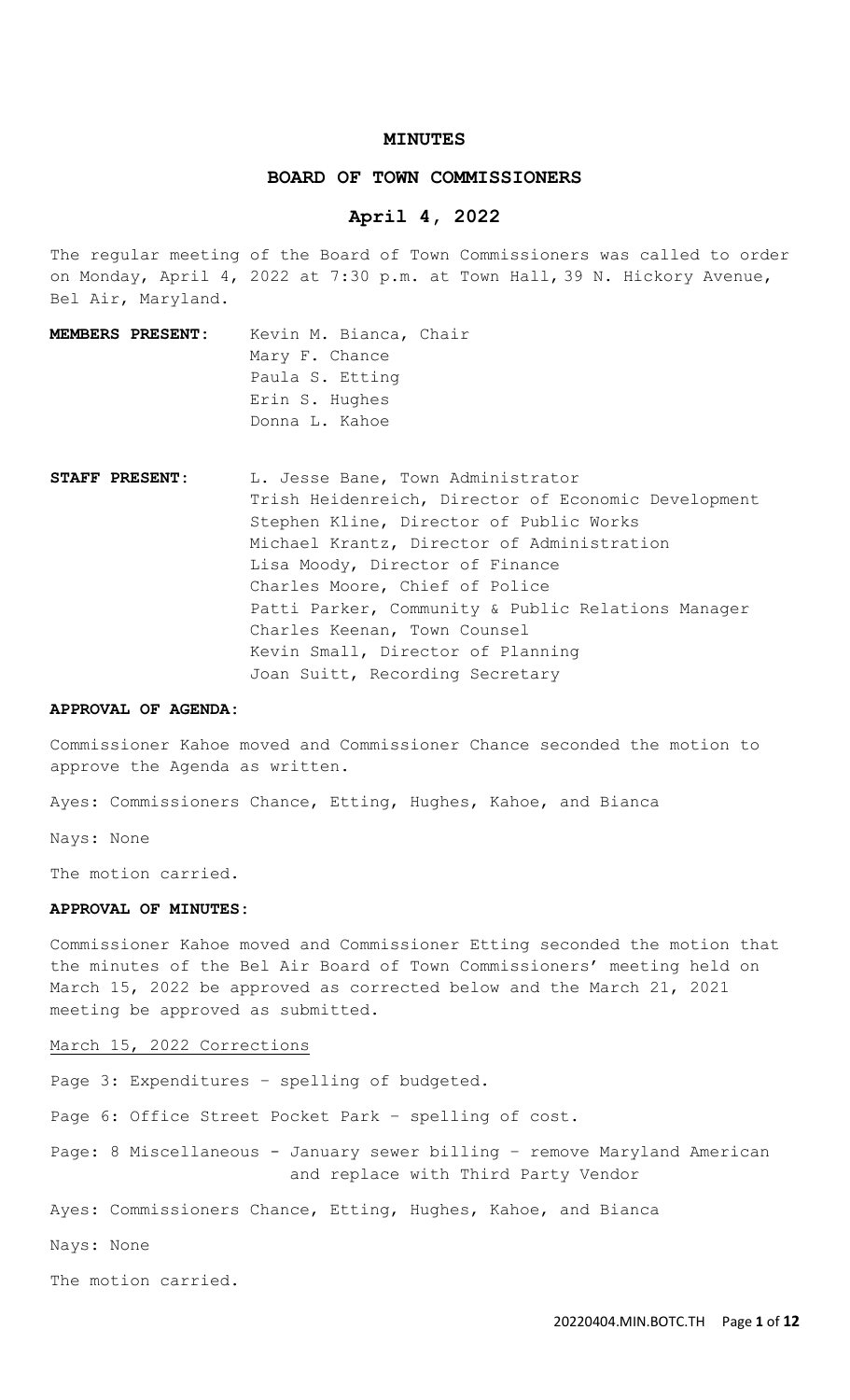#### **PRESENTATIONS:**

## Arbor Day Proclamation

Chair Bianca notified attention to the quality and health of the urban forest enhances the Town's landscape and the quality of landscape on public and private lands. Providing tree, shrub, and pollinator planting to expand the urban forest is the goal for Arbor Day 2022 sponsored by the Bel Air Tree Committee with the cooperation of the Department of Natural Resources, Forest Service, the Harford County Forestry Board, and the Harford County Master Gardeners.

On behalf of the Bel Air Board of Town Commissioners, Chair Bianca proclaimed Saturday, April 9, 2022 be designated Bel Air Arbor Day and called upon citizens to recognize and participate in the special observance.

Chair Bianca and Mike Simini, Chair of the Bel Air Tree Committee, will be distributing free tree seedlings during the Bel Air Farmers Market on April 9<sup>th</sup> from 8:00 a.m. to 12 noon. It was recommended to come early and pictures with tree information will be provided.

Mr. Simini informed the Town of Bel Air has qualified as Tree City USA for 29 years.

#### Kite Festival Proclamation

Chair Bianca advised in 2006 Allen Ault, a citizen of the Town of Bel Air, and a self-proclaimed tinkerer, boat builder, and kite flier, founded the Bel Air Kite Festival. Since that time, the annual festival has grown in popularity to attract thousands of Harford County families to this event every year.

The Kite Festival's purpose is to provide a family friendly annual event for children of all ages to enjoy flying a kite in Rockfield Park.

This festival would not be possible without the support of APGFCU, the premier sponsor of the Bel Air Kite Festival, and its generous donations. Equally important are all the volunteers, including friends and family of Allen Ault, and the members of the Wings over Washington Kite Club, and American Kite Fliers Association.

Chair Bianca advised this is the 15th year the Town of Bel Air has coordinated the Kite Festival with volunteers, staff, and the giving away of hundreds of kites.

On behalf of the Bel Air Board of Town Commissioners, Chair Bianca declared April 9<sup>th</sup>, 2022 as Kite Day in the Town of Bel Air and encouraged all residents to go fly a kite.

# Certificate of Appreciation – Allen Ault, Founder of the Town of Bel Air Kite Festival

On behalf of the citizens of the Town of Bel Air and the Bel Air Board of Town Commissioners, Mr. Krantz, Director of Administration, presented Allen Ault, with a Certificate of Appreciation.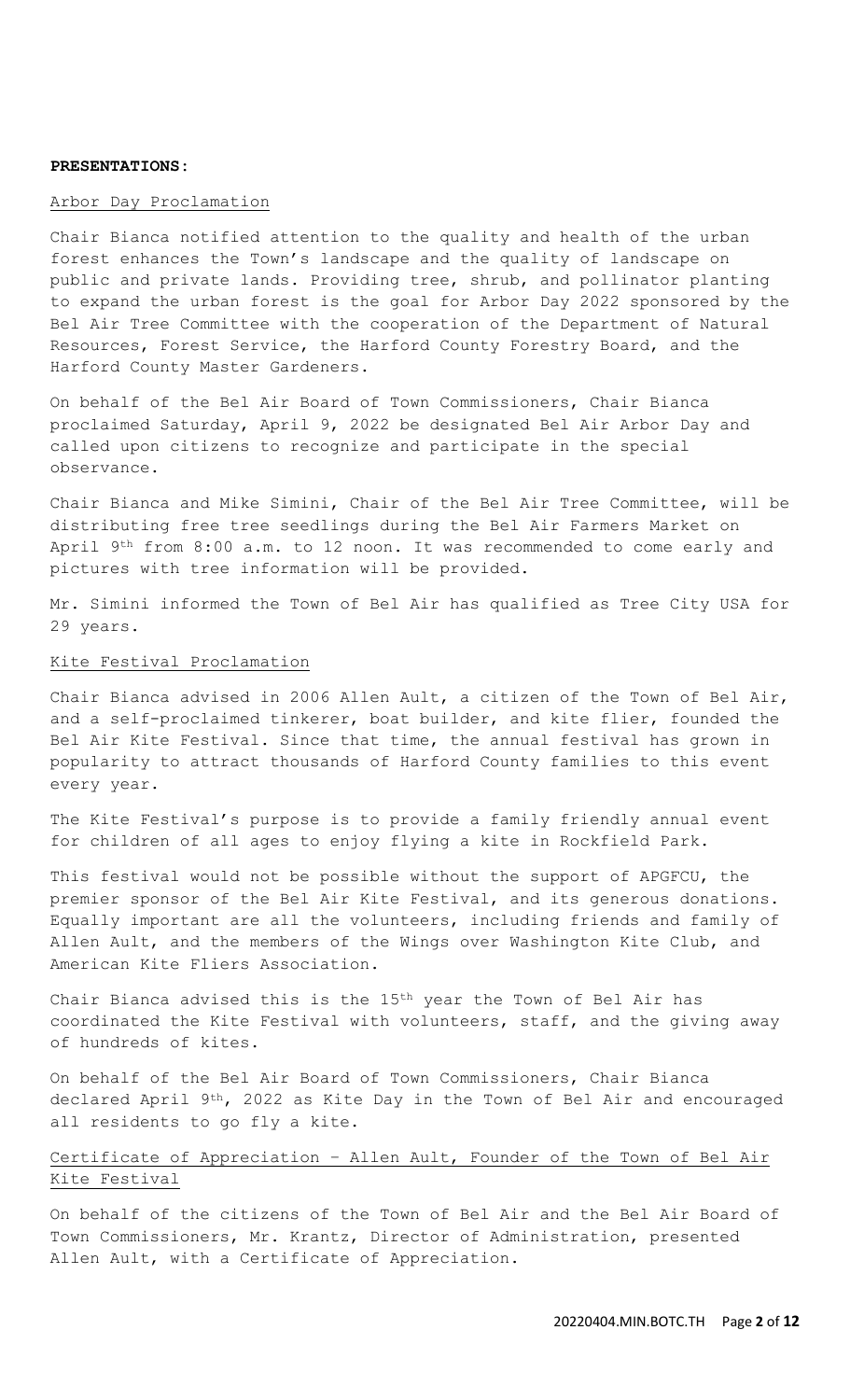Mr. Krantz expressed deepest appreciation and gratitude for Mr. Ault's selfless commitment and steadfast volunteerism displayed, year after year, bringing the joys of kite flying to our community.

#### Recognition of Janice Parrino, Retiring Police Communications Operator II

Chair Bianca notified Janice Parrino has served the Bel Air Police Department, the Town of Bel Air, and its citizens for over twenty years.

Ms. Parrino was hired on September 28, 2001 and had a natural ability to do the job as a Police Communications Officer (PCO). Ms. Parrino has been the primary trainer for PCOs, and her efforts are evident by the highquality performance of the PCOs employed by the Bel Air Police Department. Ms. Parrino is a team player and always gave her best to ensure a positive resolution in all situations.

In 2005, a hospital in Bronx, New York, was unable to locate the next of kin of a gravely ill man and contact was made with the Bel Air Police Department. Ms. Parrino did her part in locating the family member and officers were able to make the notification.

Ms. Parrino's keen insight and quick response happened when she received a 911 hang-up call from a resident. She quickly called back and spoke with the caller and learned the older woman was experiencing pain in her arm and sweating profusely. Ms. Parrino dispatched an officer who called EMS and the woman was flown to a hospital, treated and survived a serious heart attack.

Chair Bianca stated we are incredibly grateful for Ms. Parrino's service to the Town, and she will be missed. Chair Bianca notified Ms. Parrino's legacy will continue in this Town in the work of all the PCO's that she has trained over the years.

On behalf of the Bel Air Board of Town Commissioners, the Town staff, and all of our citizens, Chair Bianca congratulated Janice Parrino on her well-deserved retirement and presented a Certificate of Appreciation.

Chief Moore advised Dispatchers are the lifeline for our citizens and Police Officers. Ms. Parrino has performed feats of magic whether handling hot calls for service, the need for Officers to get somewhere fast to save a life and handling simultaneously call complaints. Dispatchers are educated to understand police talk going from 10-0 to 10-99, different iterations of the phonic alphabet, and monitoring several screens.

Chief Moore described Ms. Parrino as intelligent, dedicated, and an extreme team player. Chief Moore stated you will be missed and congratulated Ms. Parrino on her retirement.

## Appearance and Beautification Committee Awards

Kristy Sudbrink, Appearance and Beautification Committee, advised the committee encourages efforts and activities in connection with beautifying the Town of Bel Air. The care and attention these award winners have put into their property truly embodies the spirit.

Ms. Sudbrink and Jenny Dombeck, Chair of the Appearance and Beautification Committee recognized: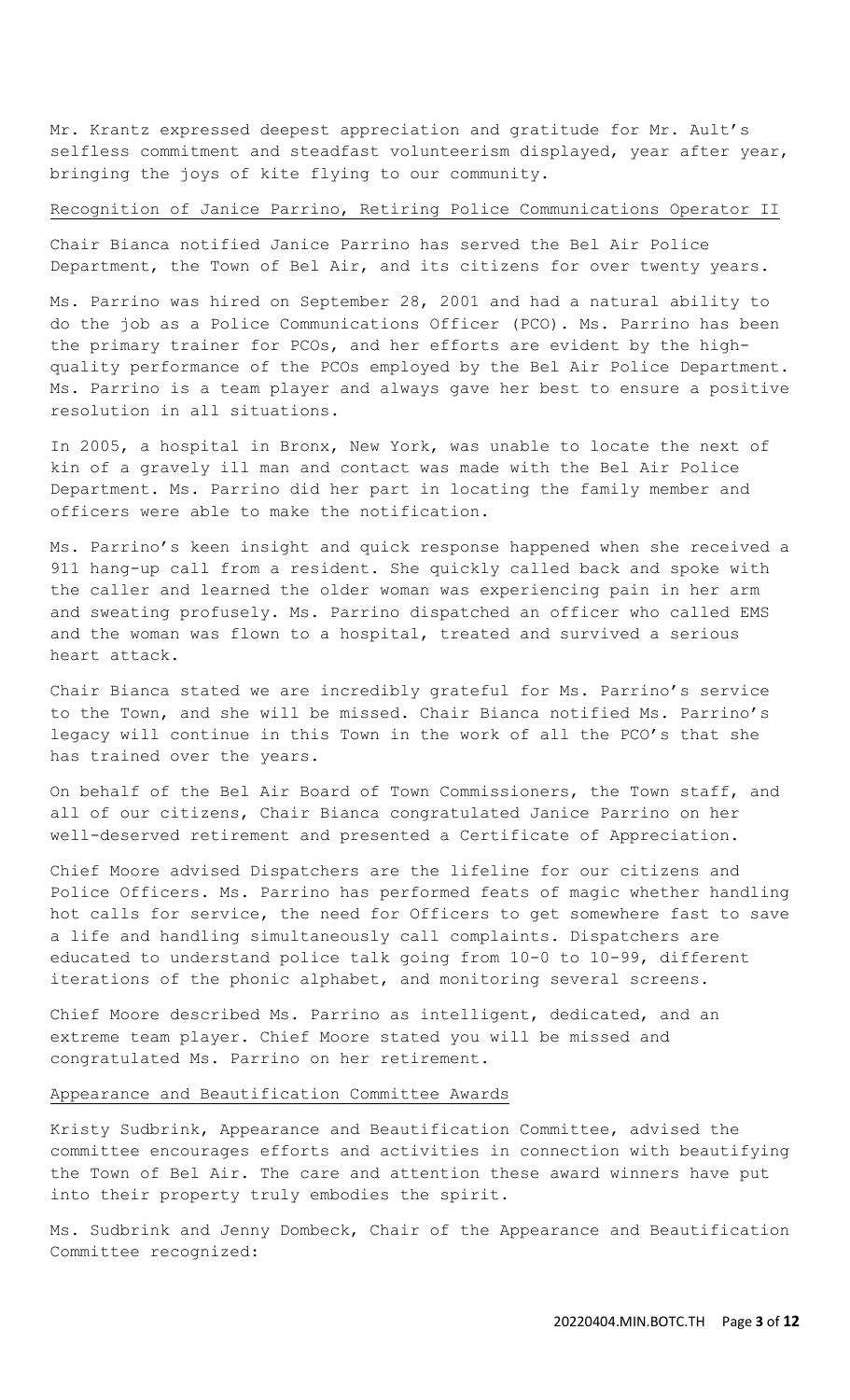- Phoenix Award 2021(new this year) for an owner who took a property this past year and dramatically enhanced and beautified it. The award was given to Shannon and Brea Abel, 126 Gordon Street for their gardens, fencing, and color of their home.
- Beautiful Home Award 2021 Jeanette and Larry Blake, 419 Choice Street, for their magnificent gardens, arbors, and stone fences. This property was also in a country living magazine.
- Business Award 2021 Gretchen and Justin Amrein, Willow and Wave Salon, 122 North Main Street, for their beautiful flower mural on the wall of the building and plantings around the property.

The properties were displayed on the screen and each winner received a plaque.

## **PUBLIC HEARING:**

## Ordinance No. 808-22 Chapter 265, Adequate Public Facilities

Mr. Small, Director of Planning, advised there were omissions in Chapter 265, of the Adequate Public Facilities that muddle the intent of the code which is to enforce the provision of appropriate facilities and services, by property developers, to Bel Air residents based on the regulations and the Comprehensive Plan.

The changes to the Adequate Public Facilities (APF) chapter of the code will address several concerns.

- The APF Chapter is expanded to include a Transportation Element and cover the provision of adequate roadway capacity, access operation, traffic signals, traffic signage, bike lanes, pedestrian trails/walks, public transit, and other related facilities.
- A process required by the development regulations is reflected in this chapter to provide context to the requirements.
- The reference to the Comprehensive Plan reinforces the focus on specific objectives concerning a development obligation.
- Definitions are revised to clarify the application of the chapter based on the benefitting property requirement and the total improvement required.
- The department assigned to enforce this chapter is also clarified.

Mr. Small stated the intent of APF requirements is to ensure public facilities are adequate after development of a property and these facilities are in alignment with the goals of the Town and the Bel Air Commissioners as reflected in the Comprehensive Plan.

Chair Bianca called for public comment. There was none.

Chair Bianca called for Commissioner comments.

Commissioner Etting asked for clarification on who will set the determination of the current value under Benefitting Property. Mr. Small advised the burden will be placed on the developer.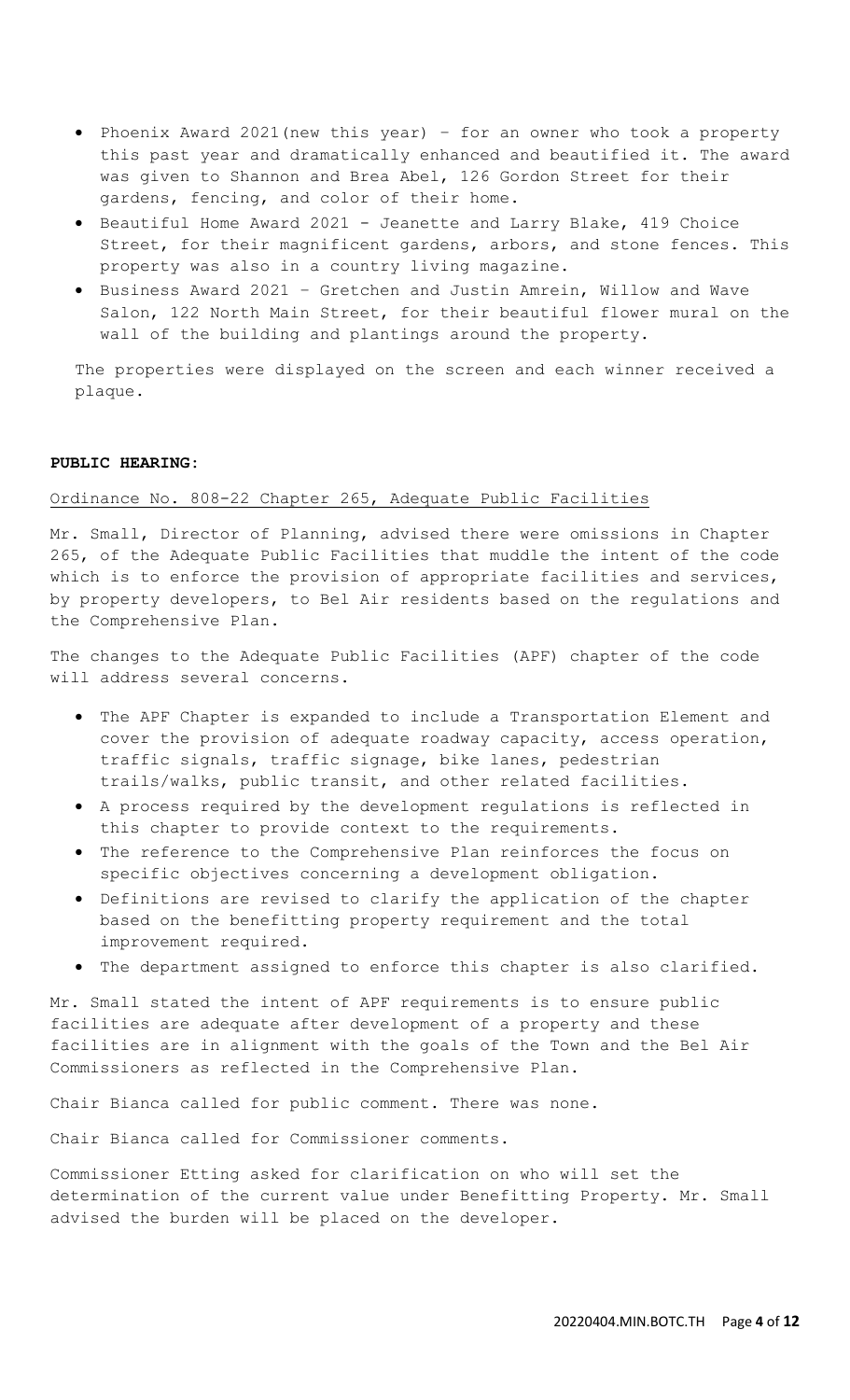As there were no further comments, the Public Hearing was closed by Chair Bianca.

## Resolution No. 1181-22 Budgetary Amendment – Fiscal Year 2022

Ms. Moody, Director of Finance, reported each year the staff performs a mid-year budget review, analyzing current fiscal year revenues and expenditures through December 31st and compares them to the current fiscal year budget. After this year's review, as in past years, several adjustments were deemed necessary.

Ms. Moody advised the total of the recommended adjustments in this year's proposed budget amendment increases the fiscal year 2022 general fund budget by \$347,480.

While most of our revenue projections are still reasonable, several require adjustment. Some of the more significant changes are as follows:

- Real Property, Half-year Real Property, Public Utility Taxes, and Business Corporations - \$172,405 increase/decrease respectively, based on actual assessments received to date.
- Income Taxes \$145,000 increase budgeted too low due to the unknown pandemic factor.
- Highway User \$33,234 increase from State Highway Administration.
- American Rescue Plan Act (ARPA) Grants, Federal \$190,717 based on ARPA monies obligated to date (premium pay, HMAN fiber optics, and consultant to assist with reporting requirements).
- Red Light Camera \$132,000 increase more tickets than budgeted.
- Equipment/Vehicle Sale Proceeds \$25,000 increase proceeds higher than anticipated (7 vehicles/equipment).
- Vehicle/Equipment Proceeds \$475,000 decrease ability to pay for vehicles/equipment with current revenues/expense savings.
- Transfer from Capital Reserve \$12,483 net decrease remove match for Homestead Park grant to be spent in FY23 and add monies necessary to complete the Office Street Pocket Park project.
- Transfer from Worker's Comp Reserve \$28,935 decrease ability to pay for worker's compensation costs from expense savings.
- Transfer from Leave Payout Reserve \$90,633 increase requirement to fund leave payouts greater than \$2,500 per employee.

The net effect of these changes is an overall increase of \$347,480 in Total Revenues.

Ms. Moody advised several adjustments to our expenditures are proposed as well. Some of the more significant changes are as follows:

- Town Buildings \$218,069 net increase \$155,892 Police Department/Town Hall procurement/bid phase and \$48,397 to fund Town's share of Rockfield playground capital work.
- Human Resources \$37,625 increase mainly due to Dale Carnegie training.
- Planning/Zoning \$35,812 increase \$13,000 increase attributable to premium pay/interim secretary, removal of Homestead Park match (\$35,000), \$13,536 in other expenses related to grants received, and \$40,776 increase due to additional monies needed to complete the Office Street Pocket Park.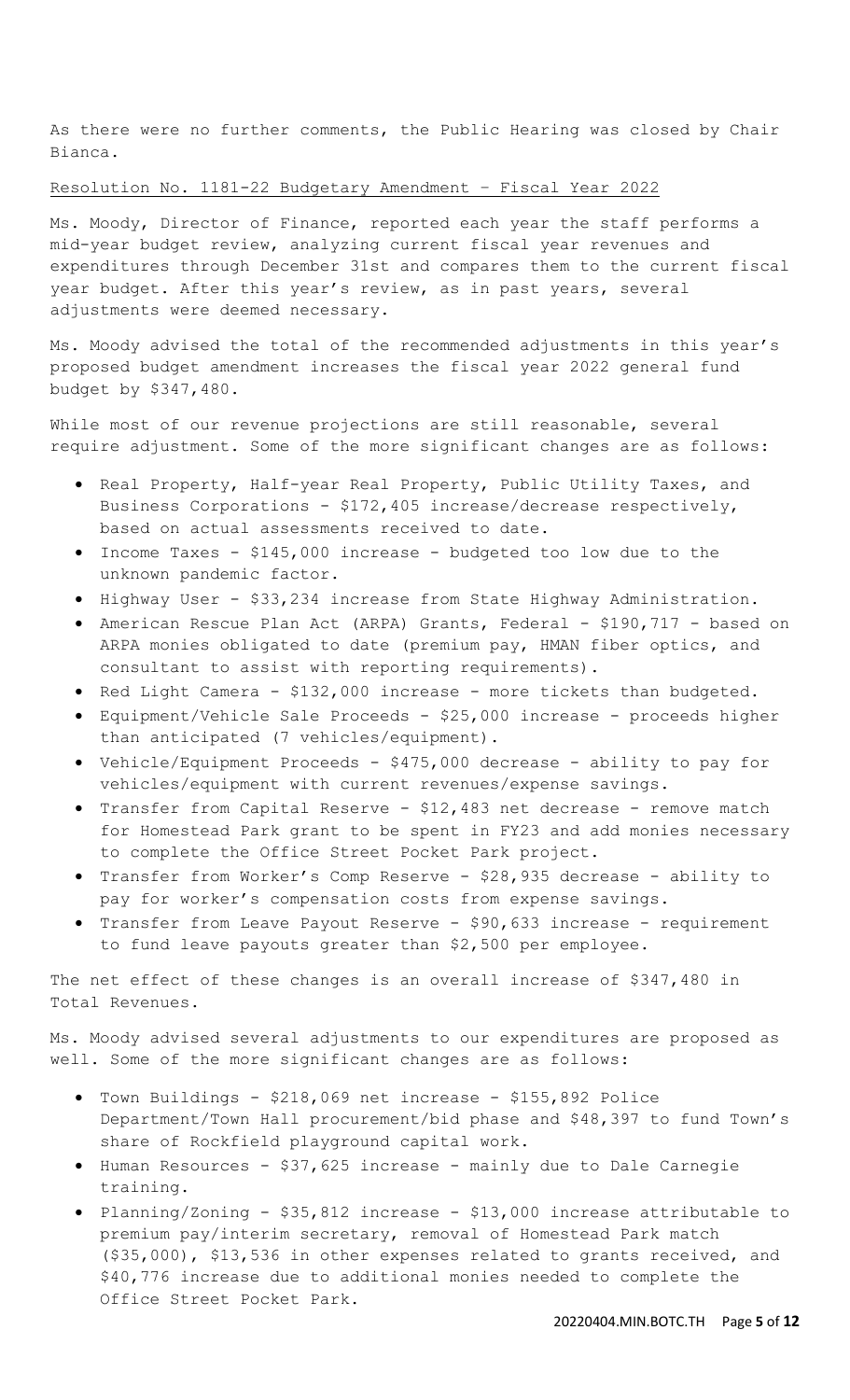- Technology \$44,250 net increase \$32,273 increase due to additional licenses not budgeted and Lexipol annual subscription for Human Resources and Police Department -  $$17,977$  increase mainly due to HMAN fiber optic project related to the expansion.
- Debt Service \$43,260 net decrease \$302,767 increase in equipment/vehicle mainly due to the ability to pay off 2 fiscal year debts - \$257,978 decrease in the debt related to the Town Hall/Police Department expansion since only one payment is due this fiscal year.
- Police Department \$51,090 net decrease mainly due to salary/benefit savings as a result from vacancies and savings in vehicles and vehicle accessories.
- DPW Shop \$29,003 increase mainly due to increase in gas and diesel fuel costs.
- DPW Streets \$108,127 net decrease \$77,750 decrease due to salary vacancies - \$35,951 decrease due to budgeting a refuse vehicle in streets.
- DPW Refuse \$28,596 net increase \$13,000 increase in premium pay \$17,866 increase due to budgeting a refuse vehicle in streets.

The net effect of these changes is an overall increase of \$347,480 in Total Expenditures.

Ms. Moody advised the Special Revenue Fund has three recommended changes which would increase the fund by \$74,446.

- CDBG Project \$40,404 decrease paving project slated to be completed in FY23.
- Rockfield Playground Grant \$100,000 status of this project at the time the budget was prepared was unknown because of the pandemic - \$75,000 State and \$25,000 Harford County Parks and Recreation.
- Chesapeake Bay Trust Grant \$14,850 increase awarded this grant after the budget was passed. Monies will be used to complete a conceptual plan for Burns Alley.

Chair Bianca called for public comments. There were none.

Chair Bianca called for Commissioner comments. As there were none, Chair Bianca closed the public hearing.

# **UNFINISHED BUSINESS:**

#### Ordinance No. 808-22 Chapter 265, Adequate Public Facilities

Commissioner Chance moved and Commissioner Hughes seconded the motion that Ordinance No. 808-22, revisions to Chapter 265, Adequate Public Facilities be approved by the Bel Air Board of Town Commissioners.

Ayes: Commissioners Chance, Etting, Hughes, Kahoe, and Bianca

Nays: None

The motion carried.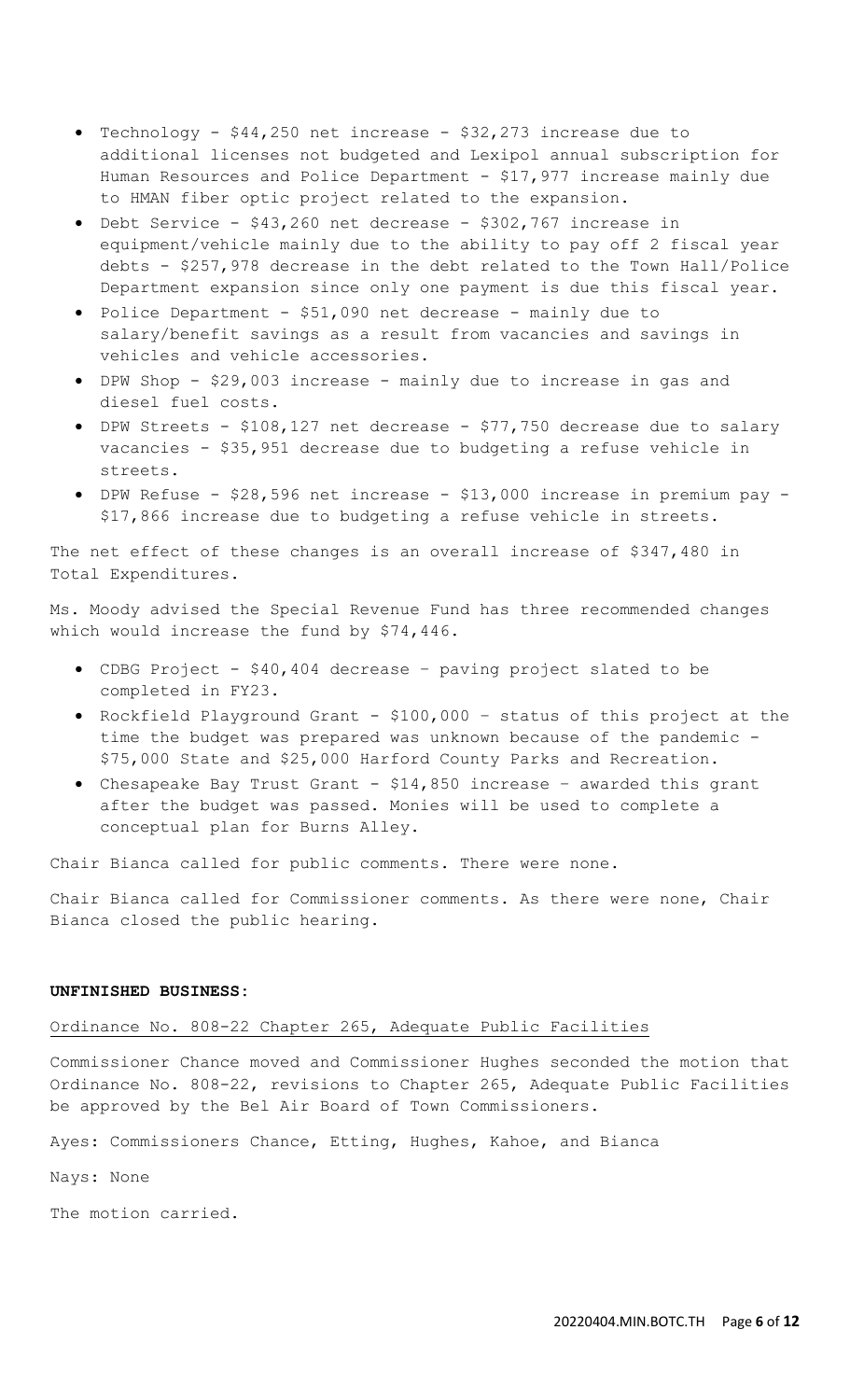## Resolution No. 1181-22 Budgetary Amendment – Fiscal Year 2022

Commissioner Hughes moved and Commissioner Kahoe seconded the motion that Resolution No. 1181-22, amending the budget for fiscal year 2022 for additional appropriations, monetary adjustments, and transfers between departments, be approved by the Bel Air Board of Town Commissioners with the following amendments.

- 1. Add \$24,500 to American Rescue Plan Act(ARPA) Grants and Expenses under Finance.
- 2. Remove \$35,000 from Transfer from Capital Reserve and Capital under Planning.
- 3. Remove \$18,259 from Transfer from Capital Reserve and add to Miscellaneous Grants.
- 4. Add \$4,750 under Technology Hardware, non-capital and reduce Police Department Salaries/Benefits by \$2,000 and Public Works Streets Salaries/Benefits by \$2,750.

Ayes: Commissioners Chance, Etting, Hughes, Kahoe, and Bianca

Nays: None

The motion carried.

### **NEW BUSINESS:**

# Proposed Resolution No. 1182-22 Town Administrator's Budget Fiscal Year 2023

Commissioner Hughes moved and Commissioner Kahoe seconded the motion that proposed Resolution No. 1182-22, providing for the receipt of the Town Administrator's Budget for Fiscal Year 2023, be received by the Bel Air Board of Town Commissioners.

Mr. Bane, Town Administrator, thanked Finance Director, Ms. Moody who worked to 7:15 p.m. this evening to bring everything together for this meeting. Mr. Bane also thanked the Department Heads for their efforts in working together as a team to assist in delivering this final product. Tasks were not easy with many disappointments along the way and some realized circumstances beyond our control required tough decisions if keeping this budget and spending well within our means.

Mr. Bane reported the proposed budget for FY23 includes no increase in the Real Property Tax Rate of \$.54 per \$100 of assessed value and \$1.20 per \$100 of assessed value for business personal property. Mr. Bane stated this necessitated many cuts for staff to hold the line on spending but there are no cuts to essential services.

Mr. Bane advised the number one priority has been our staff, particularly as it relates to their need to earn decent competitive wages that keep pace with rising costs and inflation. Today, the Town of Bel Air finds itself in competition with our counterparts to hire and retain qualified, competent, and well-trained employees. Addressing these criteria added significantly to personnel cost and benefits. Our greatest task in this fiscal year was meeting the challenge of fully staffing the Department of Public Works. The Town could not fill vacancies and some employees left for better pay elsewhere. Potential prospects turned us down because of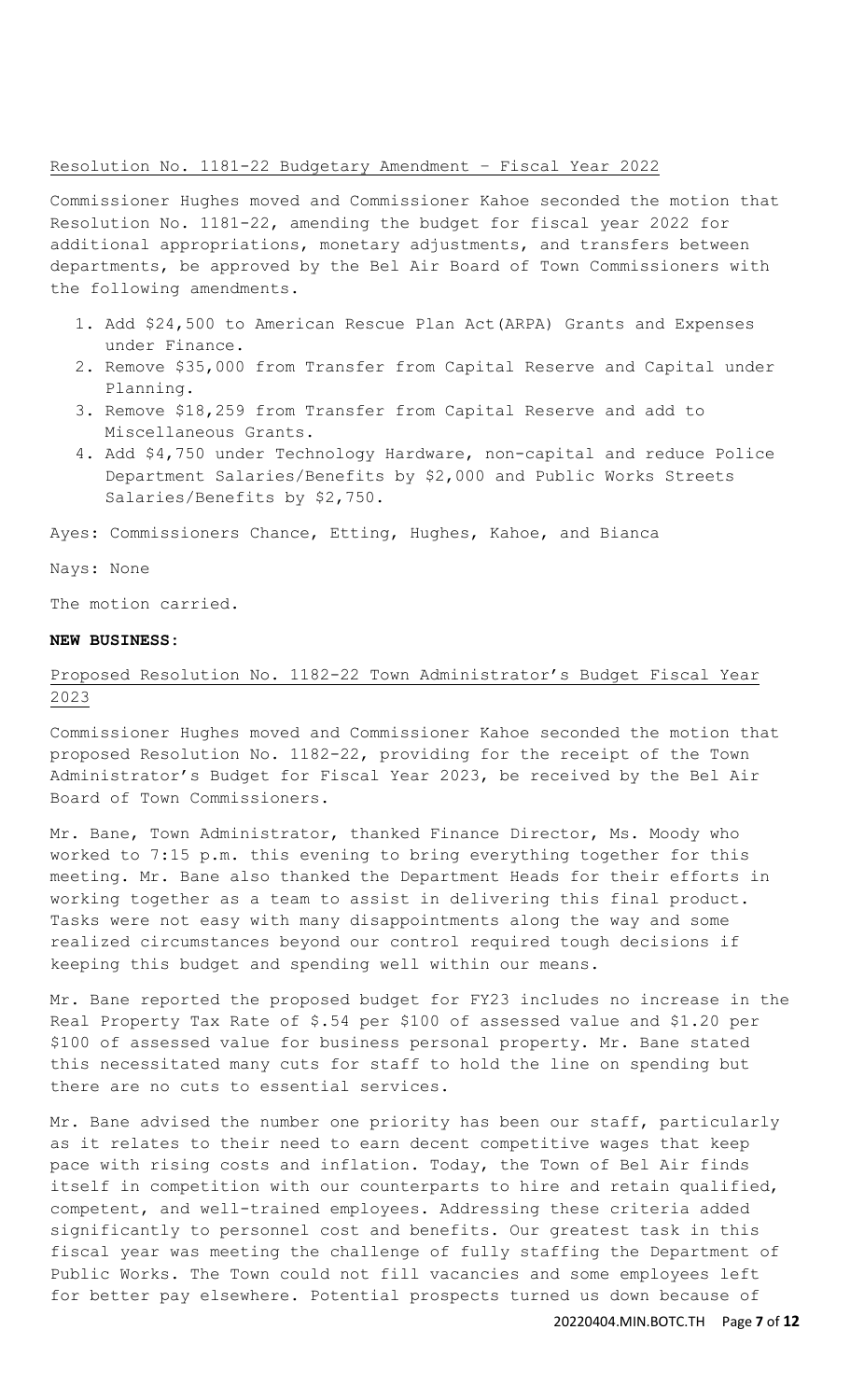not being able to come to Bel Air to take a pay cut or had better offers by other perspective employers. Mr. Bane's response to this was to address the salaries and pay plan of Department of Public Works employees and provide increases in their pay to remain competitive with our counterparts.

Upon working with Mr. Kline, Director of Public Works, Ms. Moody, Director of Finance, and Mr. Krantz, Director of Administration, a separate pay plan was drafted for Department of Public Works to assist in our endeavor and better prepare to make future adjustments to their plan after we learn what State, County and Municipal employees will be paid in FY23 budgets. Mr. Bane made the attempt to find out what counterparts were paying DPW staff; but they are keeping numbers close to the vest and not willing to share any information. Mr. Bane stated what is proposed is his best educated guess.

To ensure all staff are recognized for the years of service to the Town and an attempt to increase earnings to meet the challenges of rising living cost and inflation, Mr. Bane is proposing a Merit increase for everyone as well as a 2% COLA. Mr. Bane hopes the coming fiscal year will see the lowering of prices of goods and services and inflation subside. If neither occurs, there will be tough decisions for FY24 to ensure staff wages and benefit packages match and compete with our competitors.

When learning the American Rescue Plan Act (ARPA) was passed last year, Mr. Bane felt a sense of relief in knowing an additional sum of money would be coming to the Town to address infrastructure and cover losses due to COVID-19. Mr. Bane informed in the proposed budget for FY23, you will find considerable ARPA revenue dedicated to fund many projects cut from the FY23 budget request to hold the line on taxes. Rising costs and inflation dashed our hope of doing all that was planned. Mr. Bane advised, if not for ARPA, the budget being proposed for FY23 would require hard decisions on the Commissioners' part and that it would not be pleasant for them or taxpayers of the Town. It is ARPA funding that will carry us through future fiscal years to assist us in covering the costs of government services and improvements in infrastructure with less financial burden on our citizens and businesses. Mr. Bane notified the budget was supplemented with ARPA funding by adding \$1,500,000 into the General Fund and \$890,000 into the Sewer Fund.

Mr. Bane acknowledged staff for their hard work in assisting in the budget process and tolerating his insistence they continue to cut their budgets. Mr. Bane advised the Commissioners there will be heavy discussions and tough decisions made during the budget Work Sessions. The first budget Work Session is Thursday, April 7<sup>th</sup>, 4:30 p.m. at Town Hall. Mr. Bane stated all Work Sessions are open to the public and posted on-line.

Chair Bianca called for the vote.

Ayes: Commissioners Chance, Etting, Hughes, Kahoe, and Bianca

Nays: None

The motion carried.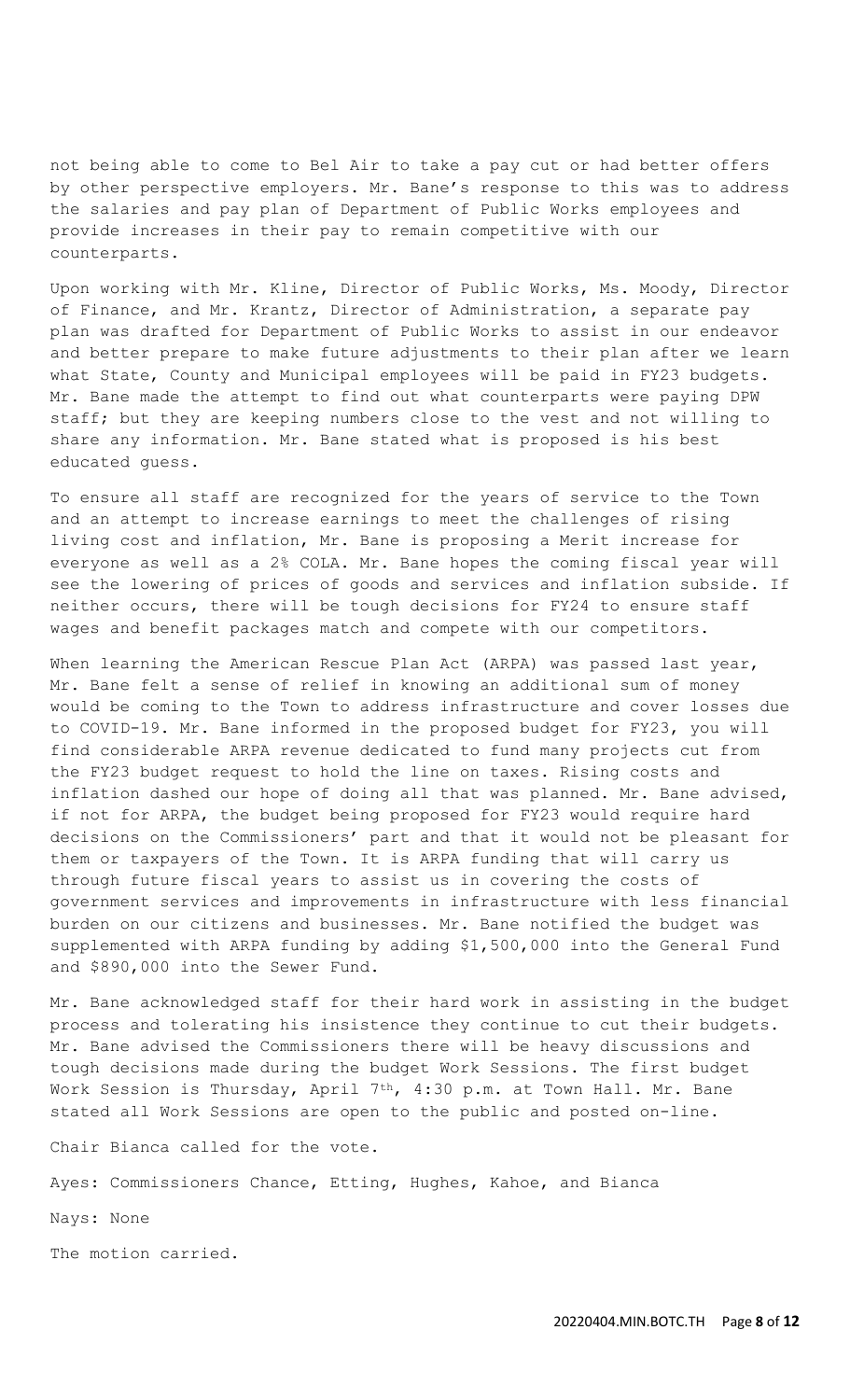## Addendum to Harford County – Town of Bel Air Sewer Service Agreement

Commissioner Etting moved, and Commissioner Chance seconded the motion that the attached Addendum to the Harford County-Town of Bel Air Sewer Service Agreement pertaining to a revision in the sewer user charge, ENR fee, and system development fee be approved by the Bel Air Board of Town Commissioners.

Commissioner Etting asked is this the rate the Town has paid the entire fiscal year, even though the signing of the agreement is later? Ms. Moody agreed and informed this was different from other fiscal years. Harford County always waited for the Addendum to be fully signed before beginning to charge the Town. After meeting with Harford County about a year ago, it was agreed that the previous year's rate would continue and then be adjusted. Ms. Moody advised this is retroactive to July.

Ayes: Commissioners Chance, Etting, Hughes, Kahoe, and Bianca

Nays: None

The motion carried.

### Reappointment to Tree Committee

Commissioner Kahoe moved and Commissioner Etting seconded the motion that the reappointment of Marion McCarron to the Bel Air Tree Committee for a term of three (3) years, effective immediately, be approved by the Bel Air Board of Town Commissioners.

Chair Bianca advised Ms. McCarron is an asset to the Tree Committee and he looks forward to working with her in the coming years.

Ayes: Commissioners Chance, Etting, Hughes, Kahoe, and Bianca

Nays: None

The motion carried.

### **PUBLIC ANNOUNCEMENTS:**

Chair Bianca informed:

- April 9th opening day for Farmer's Market new time starting 8:00 a.m. Trees and Bel Air handbag to be given out.
- April 9th Kite Festival 10:00 a.m. at Rockfield.
- April 15th Town offices are closed for a well-deserved day off.

#### **PUBLIC COMMENTS:**

Cindi Stewart, 102 Nichols Street, lives in the Hearthstone community and is attending the meeting tonight to address the on-going issues of Independent Brewing Company (IBC). Ms. Stewart advised when attending a January Town meeting, we were told a Resolution was passed to require bars to receive a monthly permit for both tents and entertainment and if complaints were received, the following month the permit would not be issued. Ms. Stewart stated Commissioner Hughes questioned what kind of complaints and Mr. Small responded any kind.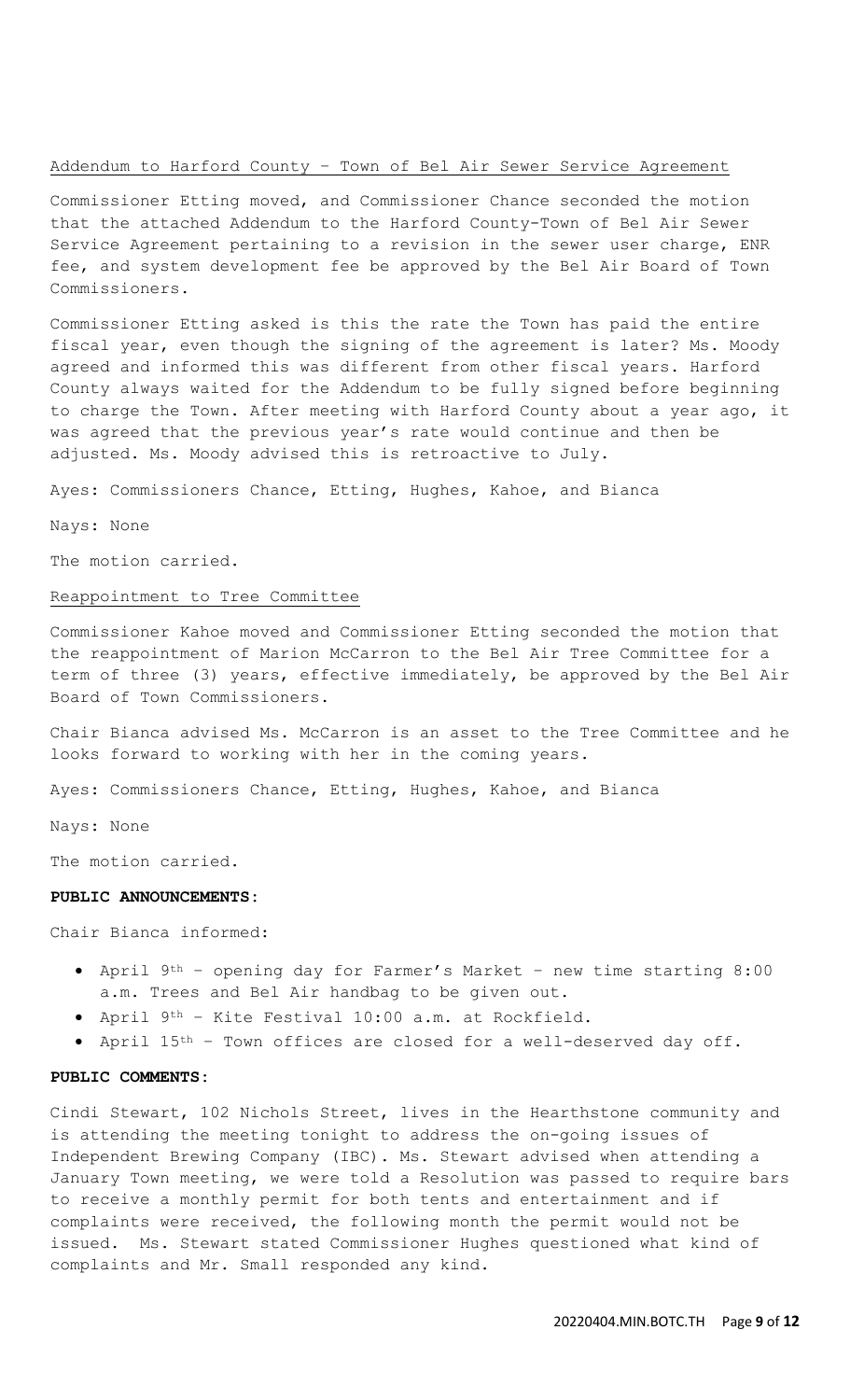Ms. Stewart was fortunate to be out-of-town for the St. Patrick's Day weekend but heard about the disturbing noise. Yesterday, it was not St. Patrick's Day but once again the music was extremely loud with the crowd screaming, yelling, and cheering.

Ms. Stewart thought this was settled and asked how is this justifiable with the Resolution? The residents want to understand how the Resolution works and if it really does work. Ms. Stewart asked will they get their permits next month. There is an elderly resident who is recovering from a serious surgery and when a noise complaint was called in yesterday, the dispatcher said a police officer drove by and said the noise level was acceptable. Ms. Stewart stated it may be acceptable to the police officer but not acceptable to this man or me trying to read. So, as always, no action was taken. Ms. Stewart informed a neighbor picked up a flyer that reads swing into Independent Brewing Company on Wednesday, April 6th for the Ahoy Theme and Cast Reveal Party. Does this mean we can expect loud music and noise again at this event? Ms. Stewart stated IBC has lots of events and charity work is great but not at the expense of our neighborhood. They simply have the wrong location for all the activities they want to have. It all started with a guy who just wanted to make a little beer and look what happened to our community. Ms. Stewart notified it seems the tent now has a larger footprint and assumes the Planning Department approved this and that is puzzling. With all the issues discussed, why would the Town approve a larger tent, or did IBC take control and do it without permission?

On Friday evening around 7:30 p.m. when IBM was packed, Ms. Stewart counted the number of parking spaces IBC was using on the south side of Main Street and there were 100 spaces filled. On Sunday, when it was extremely loud again, Ms. Stewart counted the cars on both sides of Main Street, Williams Street and Maulsby Street where there were 164 cars parked. Ms. Stewart did not count the cars parked in McComas' parking lot but watched as those people parked there walked to IBC.

Ms. Stewart believes IBC is allowed 75% of their interior capacity to be outside. With interior capacity being 99, that leaves 75 people outside. Ms. Stewart remarked we can speculate that one person per car would not be an issue, but many cars have two passengers, and some have four. Through all of our issues with IBC, they have always touted how most of their patrons are walkers; therefore, my numbers do not include the walkers. Ms. Stewart commented, "give it a month when weather warms and all those people spill out onto the rear lot which is across the street from our homes, and it is going to be an issue. Ms. Stewart would like to think we can be proactive before this happens". Back when IBC wanted to change their outside seating to unlimited, the Board did not pass it. Ms. Stewart stated if you look at the number of cars there, IBC has taken it upon itself to approve unlimited seating. Ms. Stewart advised IBC not only ignored our complaints, but also ignored the Town's decision.

One of the Commissioners last year questioned, "How will this be police?" Ms. Stewart recommends 30 minutes to drive around their parking areas, count cars and watch where everyone is going. Ms. Stewart feels the same conclusion will be reached; IBC has approved their own unlimited outdoor seating.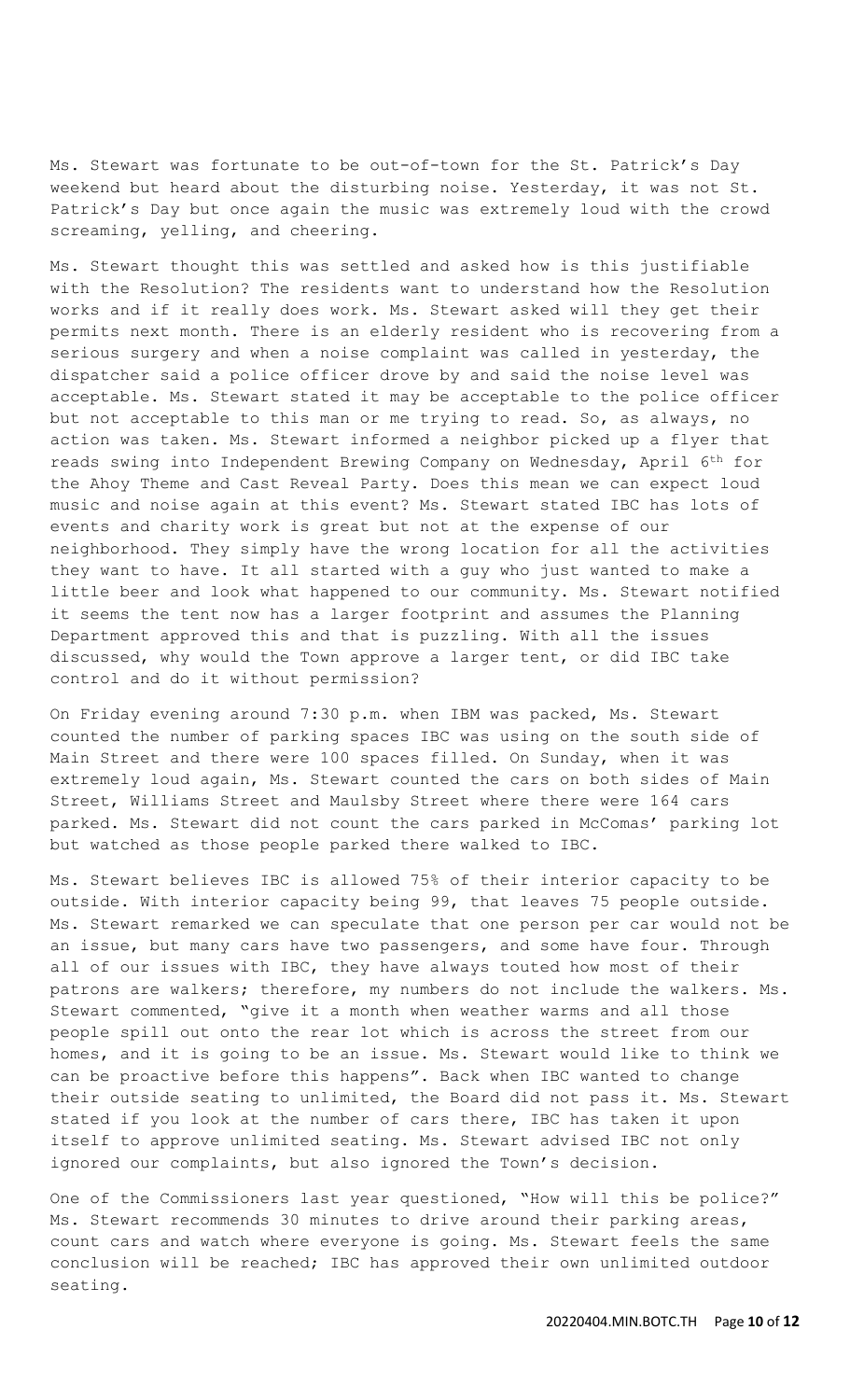Cathy Matthews, 102 Nichols Street, Bel Air, Md. addressed this issue two weeks ago at a Town meeting and was hoping being proactive would help; then Sunday occurred. Ms. Matthews called the Police Department and was told the police officer responded to a similar call and the noise issue was basically acceptable. Ms. Matthews reminded the Town told her to call if there were issues and she felt dismissed.

Ms. Matthews sold her home after losing her husband and decided to move to the Town of Bel Air last year. Ms. Matthews loves the Town but after a month felt she was being assaulted by one business and the tranquility of older people was being destroyed. Ms. Matthews has asked herself; did I make a mistake. Ms. Matthew stated this is not fair and asked, "What is acceptable to inflict upon a community."

Ms. Matthews does not feel protected, and this will destroy our property values. People will say, I don't want to live on the north side of Bel Air. Ms. Matthews thought these issues were addressed but is now becoming worried.

Steve Kropkowski, 915 Rock Spring Road, Bel Air, Md., is part of the Corn Hole League at the Armory on Monday nights and has played with his son for over a year. Mr. Kropkowski was told the Town is losing money at the Armory and rates were raised 50%. Over the past year, the league has invested \$11,700 in the Armory for Monday nights and afterwards the League goes into the Town for food and drinks. Mr. Kropkowski informed there is an average of 45 people, which is a good turnout, and they were charged \$15 each where other places are \$10. The \$15 is needed to pay the \$250 rental fee. Mr. Kropkowski stated with the raised rate 65 players are needed and that is almost impossible to raise that number. Currently, no one is playing corn hole and asked the Board could they continue playing and if the space is rented out, they would take a night off. Mr. Kropkowski hopes to keep the league in downtown Bel Air.

Fran Johnson, 124 Archer Street, Bel Air, Md. advised when Independent Brewing Company first came to the Town, we were told the business would generate a lot of people who would ride bicycles to the business. Ms. Johnson stated that has not been seen and asked if the Town has a decibel meter. Chief Moore advised they have the meter. Ms. Johnson suggested another meter be made available for the Hearthstone community to use. Chief Moore informed there is an app available on the iPhone where sound can be measured. Ms. Johnson would like information to go to the community on how to use it.

Chief Moore notified when the noise complaint was received, the noise level was not violating Code.

Ms. Johnson stated to address a problem you first have to identify it and feels if the community has a meter, they could be aware of the levels.